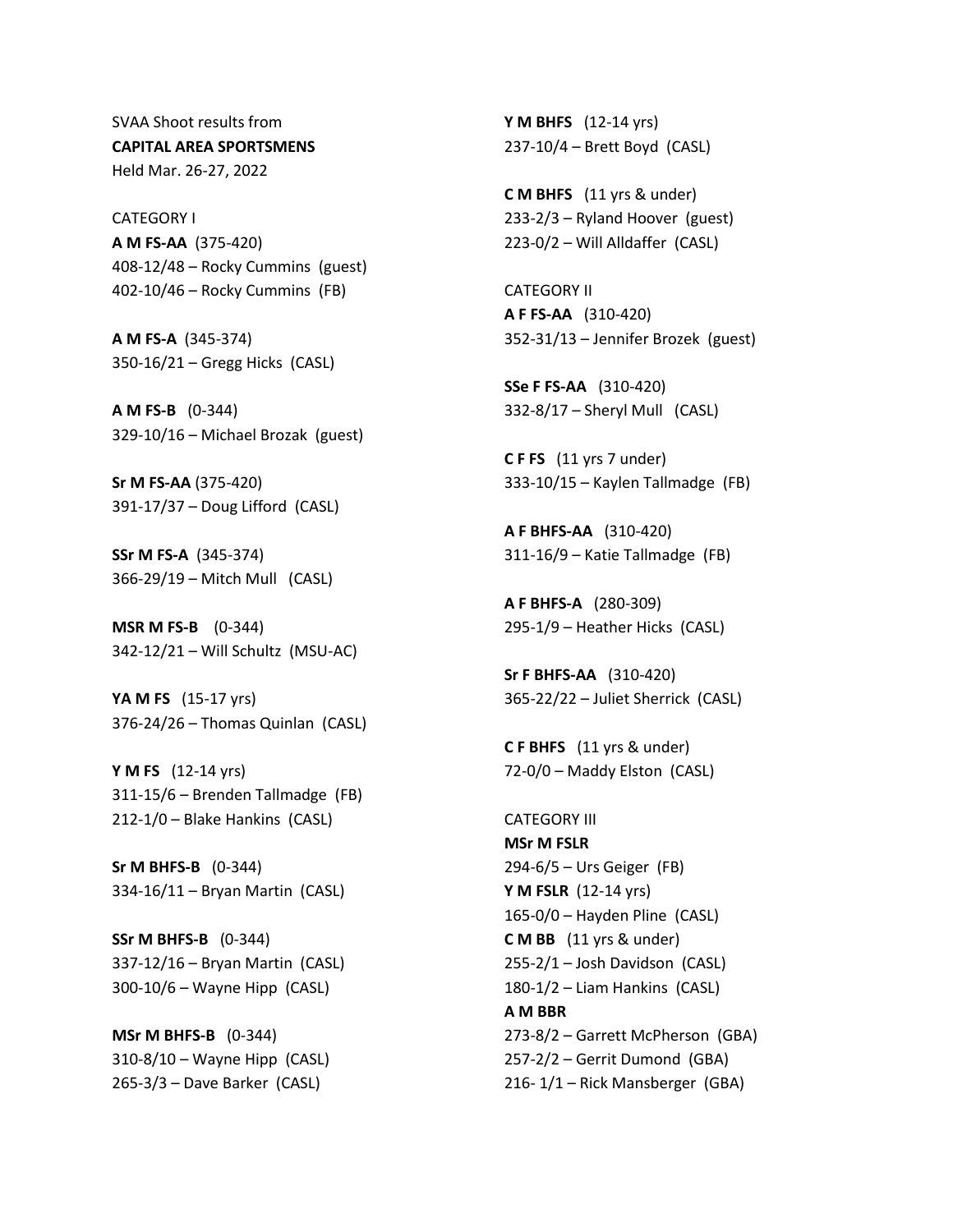#### **A M TRADITIONAL**\*\*\*

| 309-12/7 - Jim Powell (CASL)5pts  |  |
|-----------------------------------|--|
| 278-4/4 - Steve Plummer (MMB)4pts |  |
| 256-3/1 - Chris Church (MMB)3pts  |  |
| 250-4/1 - Frank Busnardo (SCC)1pt |  |
| 243-3/1 - Dave Wright (CASL)1pt   |  |
| 221-1/1 - Tom Rzepecki (BCB)1pt   |  |
| 210-1/2 - Ron Klosowski (BCB)1pt  |  |

CATEGORY IV **YA F FSLR** (15-17 yrs) 241-0/2 – Tabitha Wright (CASL)

# **A F BB**

276-4/6 – Kirsten Wright (CASL)

**YA F BB** (15-17 yrs) 194-1/0 – Audrey Fancher (CASL)

**C F BB** (11 yrs & under) 209-1/1 – Kyla Russell (CASL)

# **A F TRADITIONAL**

251-1/2 – Charity Wood (MMB)………5pts

#### . . **TRAD. COMP. total**

| 12 pts – MMB (C.Wood $1st$ –                    |  |
|-------------------------------------------------|--|
| S.Plummer $2^{nd}$ + C.Church)99                |  |
| 6 pts – CASL (J. Powell $1^{st}$ = D. Wright)41 |  |
| 2 pts - BCB (T.Rzepecki + R.Klososwski)21       |  |
|                                                 |  |
|                                                 |  |
|                                                 |  |
|                                                 |  |
|                                                 |  |

#### **RIBBONS**

CAPITAL AREA SPORTSMENS Gregg Hicks 1st Doug Lifford 1st Mitch Mull 1<sup>st</sup> Thomas Quinlan  $1<sup>st</sup>$ 

Bryan Martin 1stt Bryan Martin 1st Wayne Hipp  $1<sup>st</sup>$ Brett Boyd 1st Will Alldaffer 1st Sheryl Mull 1st Heather Hicks  $1<sup>st</sup>$ Juliet Sherrick 1st Maddy Elston 1st Hayden Pline 1st Josh Davidson 1st Tabitha Wright 1st Kirsten  $1<sup>st</sup>$ Audrey Fancher 1st Kyla Russell 1st Blake Hankin 2<sup>nd</sup> Wayne Hip 2<sup>nd</sup> Dave Barker 2<sup>nd</sup> Liam Hankins 2<sup>nd</sup>

# FLINT BOWMEN

Rocky Cummins 1st Brenden Tallmadge 1st Kaylen Tallmadge 1st Katie Tallmadge 1st Urs Geiger 1st

#### GUNS & BOWS ARCHERY

Garrett McPherson 1st Gerrit Dumond 2<sup>nd</sup> Rick Masberger 3rd

### MSU-ARCHERY

Will Schultz 1st

# MID-MICHEE Bowmen

Charity Wood 1st Chris Church 3rd